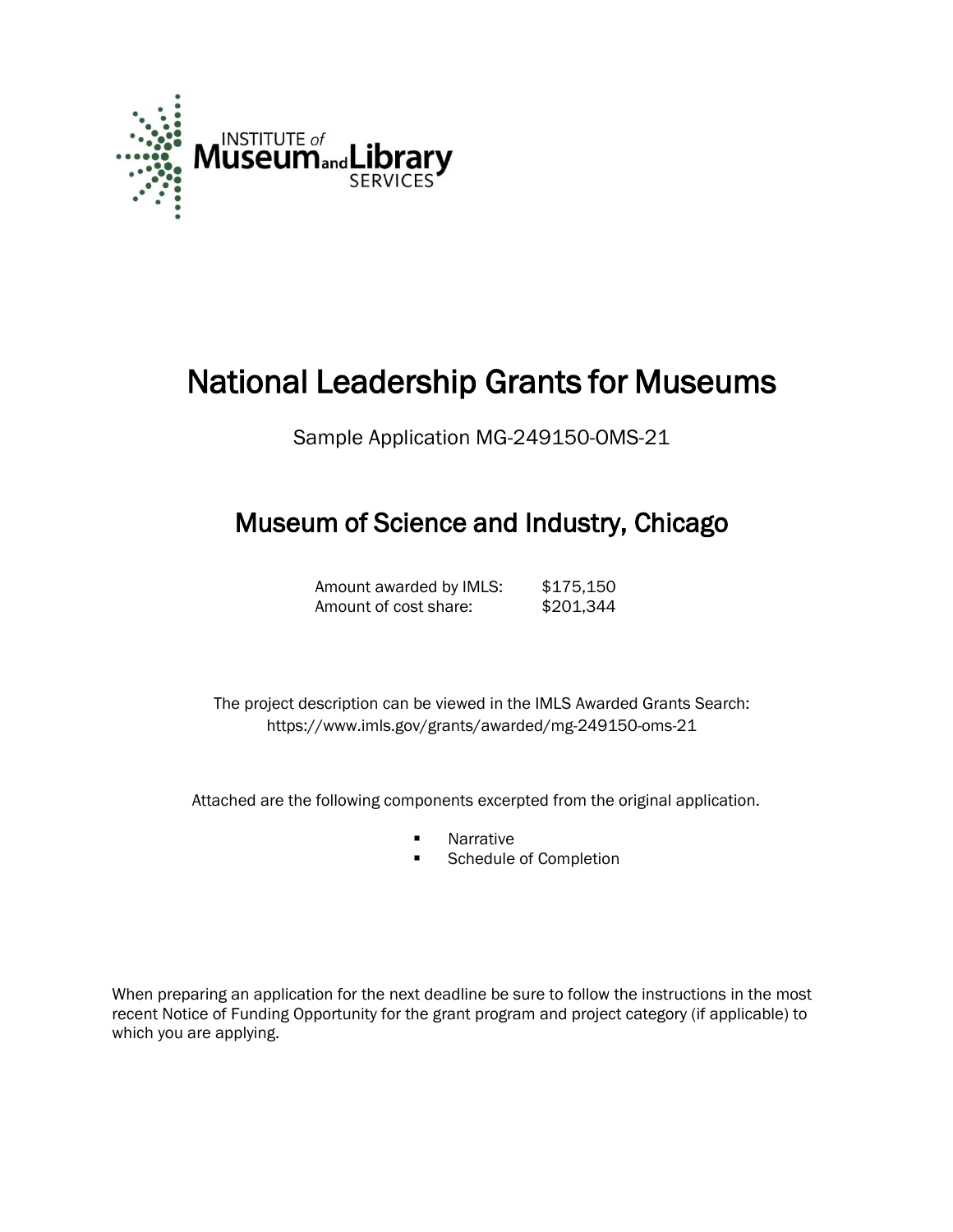#### **Measuring Belonging to Address Social Exclusion in Museums**

#### **Project Justification**

#### **1.1.What we propose to do.**

Museums have not been known as bastions of diversity. Due to systemic racism, elitism, valuing commerce over equality and other reasons, museums have historically been designed by the few for the few. Today museums are beginning to recognize this as they drive to become more equitable and community focused. But the process is long, difficult and complex. To help direct and amplify those winds of change, we need to learn more about the causes and consequences of these inequities on our guests.

Recent scholarship has uncovered an underlying current on which many of these inequitable mechanisms float *social exclusion*. Often, groups that are marginalized, disenfranchised and discriminated against find it "unthinkable" to visit museums (Dawson, 2014). Those who do participate tend to come from more privileged backgrounds (DeWitt, 2017). Overly designed spaces can be seen as elitist and reflect existing power dynamics (DeWitt, 2017), and large museum spaces are often designed to make people feel small (Berger, 2005) and disoriented (Archer, Dawson, Seakins & Wong, 2016) to impress a sense of power and/or awe upon them, consciously or not. Staff can also give the impression that guests from marginalized populations do not belong by applying special rules to them (ex: closing an exhibit early or giving constant reminders to behave) (Archer, et al., 2016). All of these reasons, and more, can cause guests who are marginalized in society to feel "othered" and that the museum was not built for them (Archer, Dawson, Seakins, DeWitt, Godec & Whitby, 2016). While they may still have an enjoyable and educational experience, it is mainly due to their ability to accommodate – a skill developed through dealing with similar inequities throughout life (Tatum, 2017).

Museums have been touted as agents of social inclusion for decades (Newman, A., McLean, F., & Urquhart, 2005; Sandell, 1998). But attendance trends have not reflected progress. According to the most recent AAM report, 9% of guests were nonwhite, while 34% of the U.S. population was nonwhite (AAM, 2017). One reason is that, until recently, most of the focus has been on what museums can do to be more *inclusive* with relatively little effort put into studying what they are doing to *exclude* guests - perhaps to accentuate the positive and avoid difficult discussions about what they are doing wrong. Bourdieu, Darbel & Schnapper (1991) even put the blame squarely on the museum guest when they said, "Only those who exclude themselves are ever excluded" (p. 37). From the perspective of diversity and inclusion, that is an example of the tail wagging the dog.

A sense of belonging is an essential part of feeling socially included. Maslow (1958) identified it as the most fundamental psychological need of humanity (just above the physical needs such as safety). Psychologists often define belongingness as how one fits in with a social system or environment. The concept of fitting in/inclusion and *not* fitting in/exclusion, is core to a sense of belonging (Hagerty, Lynch-Sauer, Patusky, Bouwsema & Collier, 1992), as reflected in the center of the model of belonging we use for this study (Figure 1).

Numerous instruments exist to measure belonging (see Malone, Pillow & Osman, 2012 for a review). But no one has studied it in museums or cultural institutions, despite belongingness being recognized as a barrier to bringing estranged audiences into cultural settings (Bonnici, 2019; Daenekindt, 2019). Due to the unique experience and personal impact museums can have on people (Smith, 2014), we believe a new instrument, with its roots in existing literature, is needed to measure belonging in museums. **By measuring how guests feel they belong (or don't) in museums, we can learn more about our audience and what makes them feel included or excluded. This could be the skeleton key needed to help unlock truly effective institutional change strategies and make museums more socially inclusive for everyone**.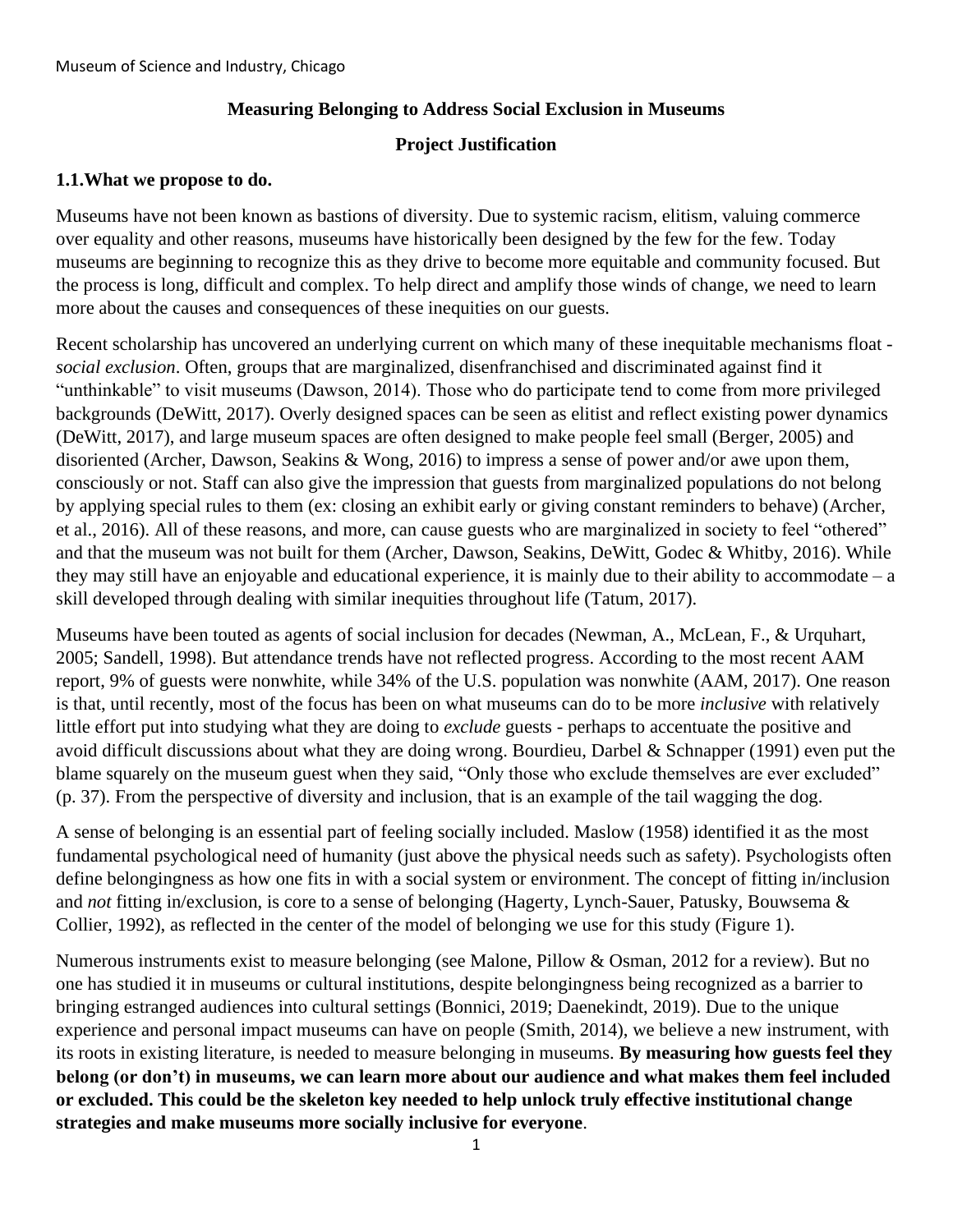

**Figure 1.** Our model of belonging.

Over the past year, The Museum of Science and Industry, Chicago (MSI) has been developing and validating an instrument to do just that. Our *Instrument to Measure Belonging in Museums and Cultural Institutions (IMBMCI)* has gone through two rounds of rigorous pilot testing and psychometric development. We have an easy-to-use, psychometrically sound survey instrument with good reliability and validity. (A manuscript describing the process is currently in preparation for the journal *Curator*.) However, to make it genuinely rigorous and useful to the community, we need to do further testing and development. This includes:

- 1. **Test the IMBMCI** with a wide variety of museums of different sizes, content, location and audience demographics. We will also test with a comparison group of people who do not normally attend museums.
- 2. **Perform a cross-cultural validation** to see how guests of different cultural backgrounds respond to the instrument.
- 3. **Develop and test an age-appropriate version** for use by pre-adolescent and teenage guests.

These three projects will answer three research questions of interest to the museum field:

- 1. How do adult guests at a wide variety of museums and cultural institutions report a sense of belonging, and how does it differ among institution type, size and location?
- 2. How do adult guests at a wide variety of museums and cultural institutions define belongingness, and how is it related to their gender identity, sexual orientation, and racial and ethnic identity?
- 3. How can we measure a sense of belonging of pre-adolescent and adolescent children attending a science museum (MSI), and does it change according to whether they are visiting with a family or school group? Finally, how does it differ from adult responses, including those within their family?

And the final tangible products will be:

1. **An easy-to-use, short survey instrument** that *any* museum or cultural institution can deploy to measure belongingness in their institution, along with a guide about how to interpret and apply their findings.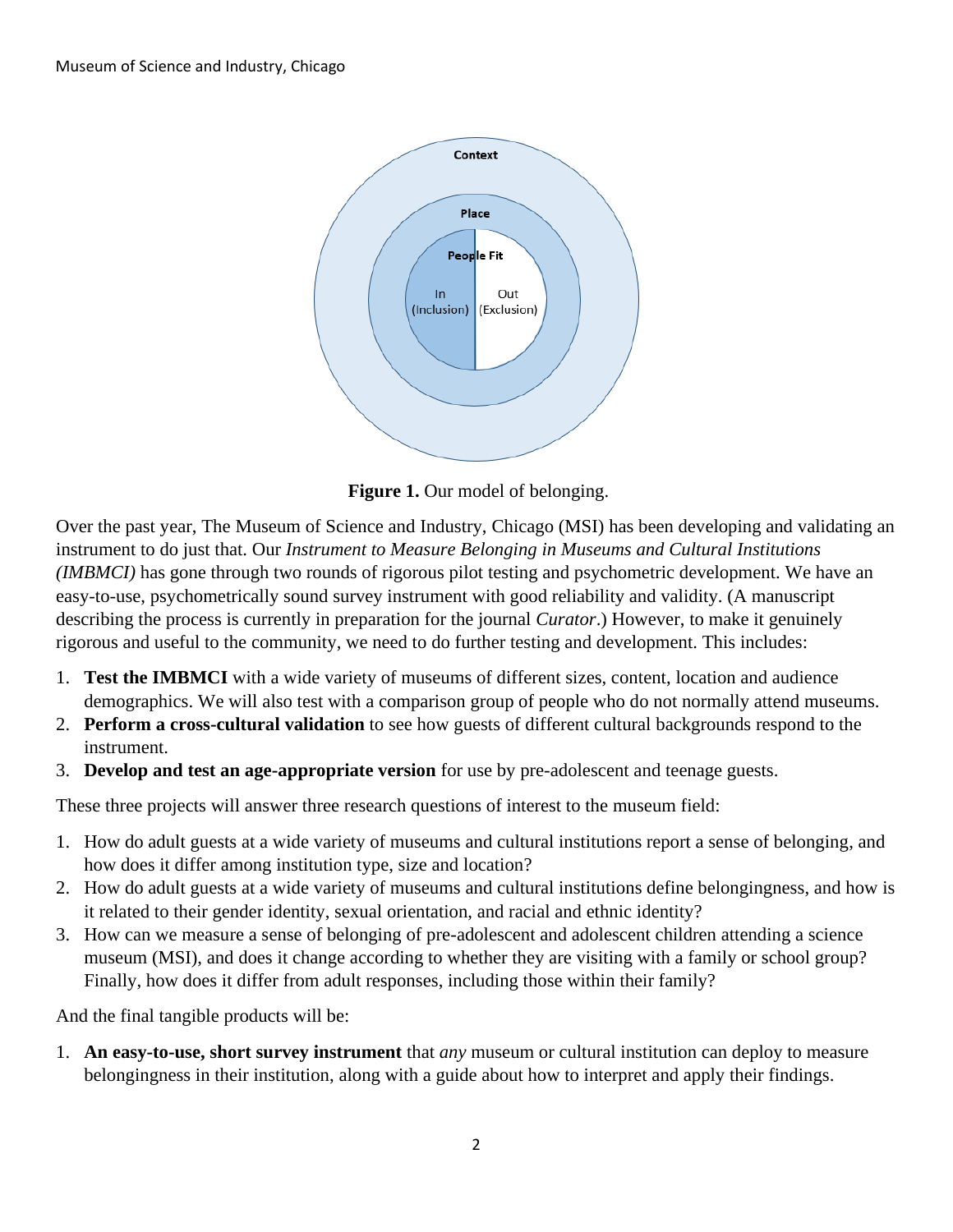- 2. **Three open-access, peer-reviewed research papers** describing our findings using the instrument to study belonging across institutional type, applying a cross-cultural analysis of the data and feelings of belonging associated with older children visiting museums.
- 3. **Raw survey data** from all our studies, released to the public via the Open Science framework (osf.org).

#### **Specific field-wide needs this project will address.**

#### *Problem: Museum audience demographics do not reflect those of the greater national population.*

We recognize that access alone does not equal equity. But having an audience that reflects the community is a necessary (yet not sufficient) step in making museums more relevant to those same communities. We know from research that feeling excluded is one common theme for why some people would not even consider visiting museums. But we don't have much research on *why* they are feeling excluded.

#### *Problem: Most research on this topic has been qualitative.*

Many reasons for the disconnect between museum attendance and the community have been proposed over the past half-century (Kytani, 2020). First, very little empirical data has been published on the topic. Most of the discussion has been in the form of thought-pieces and proposals. And while there has been some powerful, rigorous qualitative work done (mostly focused on science museums), there has been little quantitative work. This makes generalization difficult and, because qualitative work is resource-intensive, means that museums with small (or nonexistent) research staffs are largely left out of the conversation.

#### *Problem: Why people do not come to museums differs by demographics, location, museum content, etc. Yet, the field has been searching for a one-size-fits-all approach.*

This leads to our second missed consideration: Museums are wildly different, and a localized approach to research is needed. The reasons some residents of a rural town don't visit their local town history museum may be very different from why some residents of a large metropolis don't visit their local science museum. We need a tool that is easily customizable by each institution to its local context and guest population.

#### *Solution: Create a survey instrument that is easy-to-use and adaptable by any museum or cultural institution.*

The IMBMCI instrument consists of 29 Likert items grouped into 3 main scales (Supporting Document 1 – the survey instrument). It takes about 5-8 minutes to complete. Each item is scored on a scale of 1-7 with 7 being Strongly Agree. The first scale consists of 12 items adapted from the General Belongingness Scale (GBS) by Malone, et, al (2012). It measures social inclusion/exclusion - how a person feels they fit in (or not) at a particular moment in time. The second scale consists of six items adapted from Jammitt (2009) measuring how attached a person feels to a specific physical space. The last scale consists of 10 items developed by our research team to measure how people feel a sense of belonging and agency concerning the context of the specific experience (hereafter: *Contextual Belonging Scale)*. It was developed through interviews with domain experts and a review of the psychological and museum literature around belongingness. Finally, the instrument ends with two open-ended questions: "*What community were you thinking about when you answered these questions?*" and "*What does the word 'belonging' mean to you?*". These are important for interpreting the rest of the survey results because the answers to those questions can vary based on cultural background and other group and individual differences. For example, in our pilot study, we found about 1/3 of guests defined community according to where they live and 1/3 defined it as their race/ethnic identity. The rest were spread out over a wide variety of topics (see *Project Maturity* for more on our pilot results). A paper describing the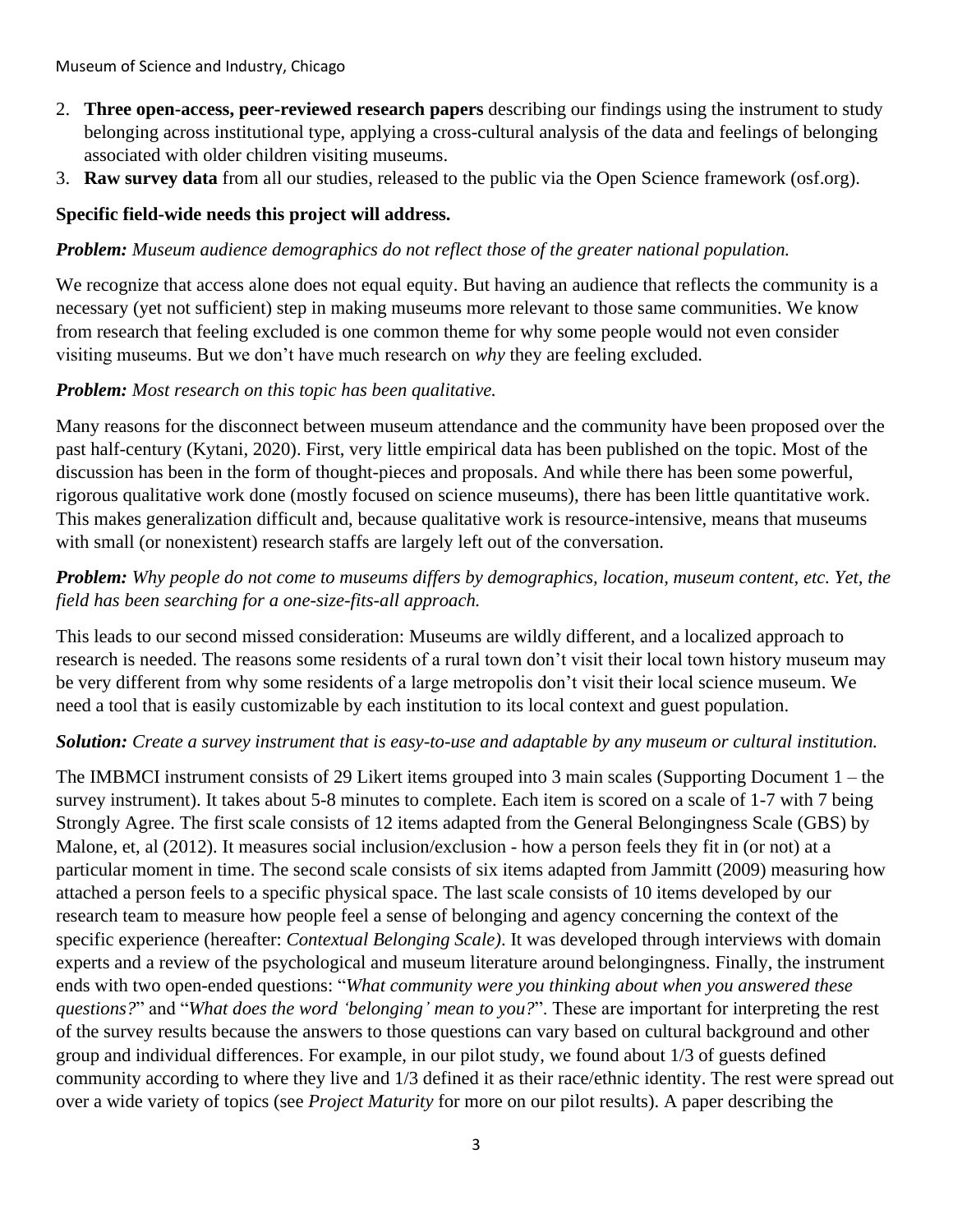creation and validation of the IMBMCI is in preparation with the intent to submit to a journal by the end of 2020.

Due to the survey's brevity, institutions can piggyback items of interest to them, such as questions about demographics, prior museum experience, etc. (In our user guide, we will offer some example demographic items taken from the Collaboration for Ongoing Visitor Experience Studies (COVES) instrument which would allow the institution to compare their results to the greater field.) To deploy the survey, all they need to do is change a few words to reflect their institution type (ex: change "museum" to "zoo"). Our user's guide product will also include a section about how to analyze the data. For example, we'll suggest categories they can use to code the open-ended answers and include an Excel spreadsheet template into which they can enter their survey results and have graphs and statistical comparisons automatically generated by preloaded formulas and macros.

But before the survey is shared, we need to test it with more audiences. And we need to create an ageappropriate version for children. We will use the survey on-site at a wide variety of institutions (art museums, cultural museums, history museums, zoos, aquariums, etc.) of varying sizes and geographic areas. We then will validate it with different cultural groups. This includes analyzing the inter-institutional data by race/ethnic identity but also doing cognitive interviews with guests representing various groups so we can learn about how they are interpreting the instrument questions. Third, children are a significant audience for museums and often more challenging to reach than adults (due to parental permission, preparing age-appropriate materials, etc.). We need to invest the time and resources into developing and testing a version that can be used with preadolescent and adolescent children. They are both future museum guests and they have an influence over how their older family members and friends feel at the museum. Finally, **we will test the instrument with a sample of adults who do not usually visit museums**, defined as those who have not been to a museum in the last ten years. We will recruit them through other non-cultural community organizations in Chicago and offer them free admission to visit. We will double the size of this cohort (to account for no-shows) and give surveys to half of them upon arrival at MSI and the other half when they leave at the end of the day. This will give us a measure of their feelings based on expectations/assumptions of the visit and feelings after the experience. Adult incentives include a \$5 gift card to Amazon.com (or equivalent) for surveys and \$25 for interviews. Children will receive a \$10 gift card for surveys and \$25 for interviews, but in the form of gift certificates to the museum's gift shop. The non-museum goer group will also receive free family admission and parking.

#### **1.2 Benefits for museums practitioners**

The survey was developed with input from 10 experts in museums, who were interviewed individually to develop our model of belonging. They include museum floor staff, educators, exhibit developers, interpreters, evaluators – all from both art and science museums. Museum practitioners will have a tool they can use to learn more about how their guests feel *in* the museum and also *about* the museum, from a very personal perspective. This will help design spaces and experiences that are more inclusive for everyone. Beyond the tool, we will also share a set of data that practitioners can interpret their data against to help them generate their own findings.

#### **1.3 Planned project collaborations**

Our institutional partners in data collection reflect a variety of museum types, sizes and locations (Table 1).

| Name                           | <b>Annual Budget</b><br>(millions) | Location                       |
|--------------------------------|------------------------------------|--------------------------------|
| DePaul Museum of Art           | \$0.5                              | DePaul University, Chicago IL. |
| National Museum of Mexican Art | \$4.7                              | Chicago, IL.                   |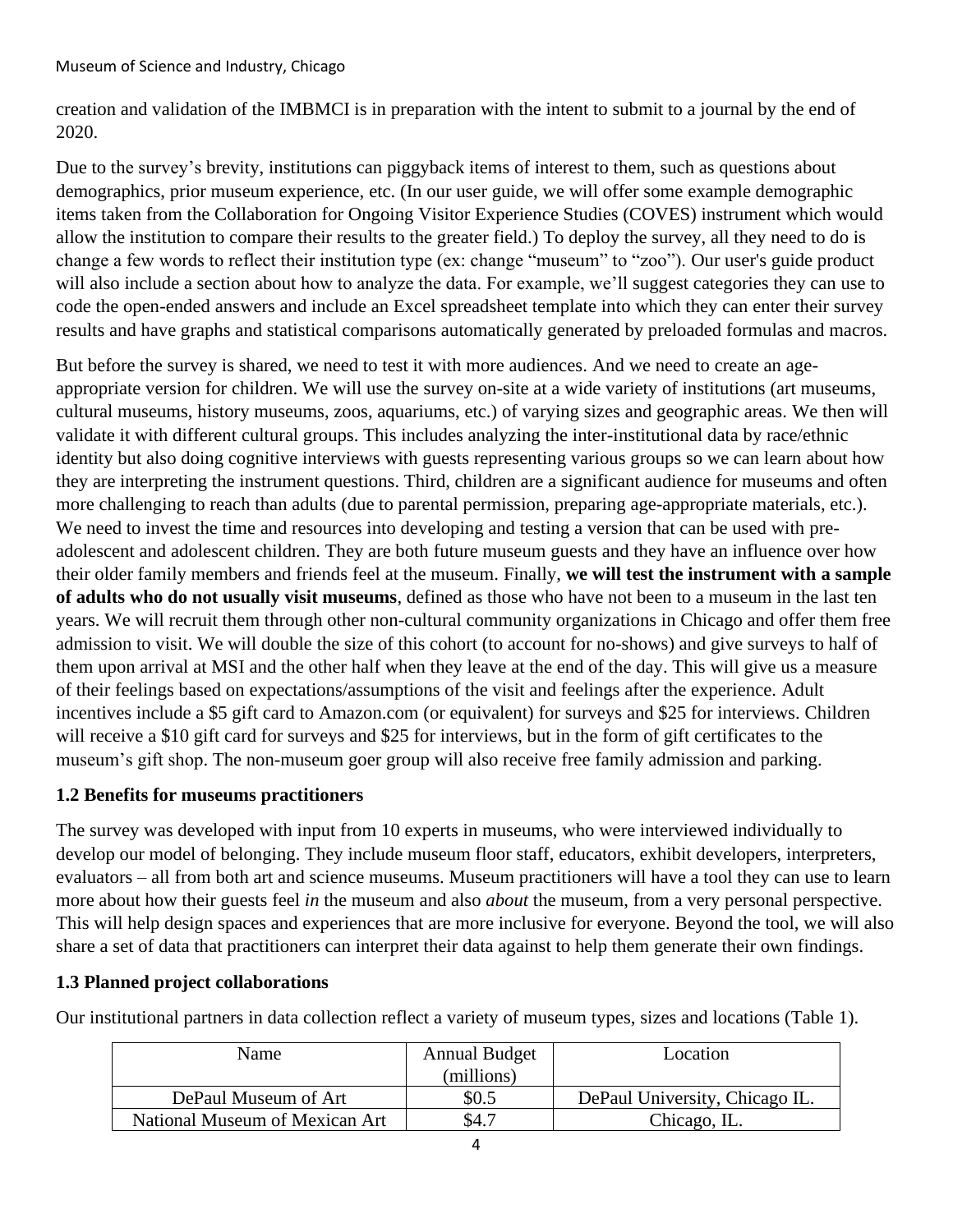| Oklahoma City Museum of Art     | \$6.4  | Oklahoma City, OK. |
|---------------------------------|--------|--------------------|
| Berkeley Museum of Art/ Pacific | \$10.0 | Berkeley, CA.      |
| Film Archive                    |        |                    |
| Denver Zoo                      | \$44.6 | Denver, CO.        |
| Minneapolis Institute of Art    | \$43.0 | Minneapolis, MN.   |
| Shedd Aquarium                  | \$62.9 | Chicago, IL.       |
| Museum of Science and Industry, | \$65.8 | Chicago, IL.       |
| Chicago                         |        | (Host Institution) |
| <b>Field Museum</b>             | \$82.9 | Chicago, IL.       |
| Art Institute of Chicago        | \$100  | Chicago, IL.       |

Table 1. Collaborative Institutions

**The advisory board** will meet virtually throughout the project and communicate via e-mail. We invited eight board members due to special expertise and perspectives they have to offer: **Jefferey K. Smith**, Ph.D**.** is Professor and Dean of the College of Education at the University of Otago and served for 18 years as Head of the Office of Research and Evaluation at the Metropolitan Museum of Art. **Therese Quinn**, Ph.D. is Associate Professor and Director of Museum and Exhibition Studies at the University of Illinois, Chicago. **Kimberly Quinn**, Ph.D., is an Associate Professor of Psychological Science at DePaul University in Chicago, IL. As the head of the DePaul University Social Cognition Lab, she offers expertise in relationship connectedness and how people and physical spaces shape perceptions of the self. **Eric Wesselman**, Ph.D., is an Associate Professor of Psychology at Illinois State University and has conducted extensive research on social connection and exclusion. **Jeanine Pollard** holds a Master of Arts in museum studies from the University of Illinois Chicago. She has previously worked at the Center for Empathy and the Visual Arts at the Minneapolis Institute of Art and has held positions inside cultural institutions that emphasize accessibility for Deaf and Hard of Hearing individuals. **Faith Kares**, Ph.D., is the Senior Director of Research and Impact at Beloved Community, a nonprofit consulting firm focused on implementing regional, sustainable solutions for diversity, equity, and inclusion (DEI). **Anthony Vitagliano** is the Vice President of Exhibitions and Engagement at MSI, and **Rabiah Mayas**, Ph.D., is the Ruth D. and Ken M. Davee Vice President of Education at MSI. The board will mostly confer via e-mail and virtual meetings, but one in-person meeting is scheduled as part of the 2022 American Alliance of Museums conference. In addition to their participation as data collection sites, we have asked a representative of each institution to join the in-person advisory board meeting to increase buy-in and promote equal collaboration while also giving the board greater diversity.

#### **1.4 Alignment with the goals of National Leadership Grant for Museums: Research**

Our research proposal directly aligns with the goals and objectives of the National Leadership Grant for building capacity. The goal of the current project is to understand how museum and visitor characteristics affect feelings of belonging or exclusion in museums. By partnering with a diverse set of institutions, we hope to i*dentify trends to help other museums make informed decisions*. Not only will our partner institutions have access to the IMBMCI, but we will also publish the tool freely *to encourage other organizations to adopt our tool* for their use. Additionally, we will provide interested institutions with instructions about how to code the data and a template for basic data analysis. In our user's guide, we will include advice on how they can share their data publicly and also how they can lead discussions internally about interpreting their results to help their own institutions. These necessary supplements will allow institutions to assess belonging in their home organizations, thereby *training the museum workforce* to understand how belonging and exclusion affect their museums, while also increasing research and evaluation capacity across the field. Ultimately, we hope our work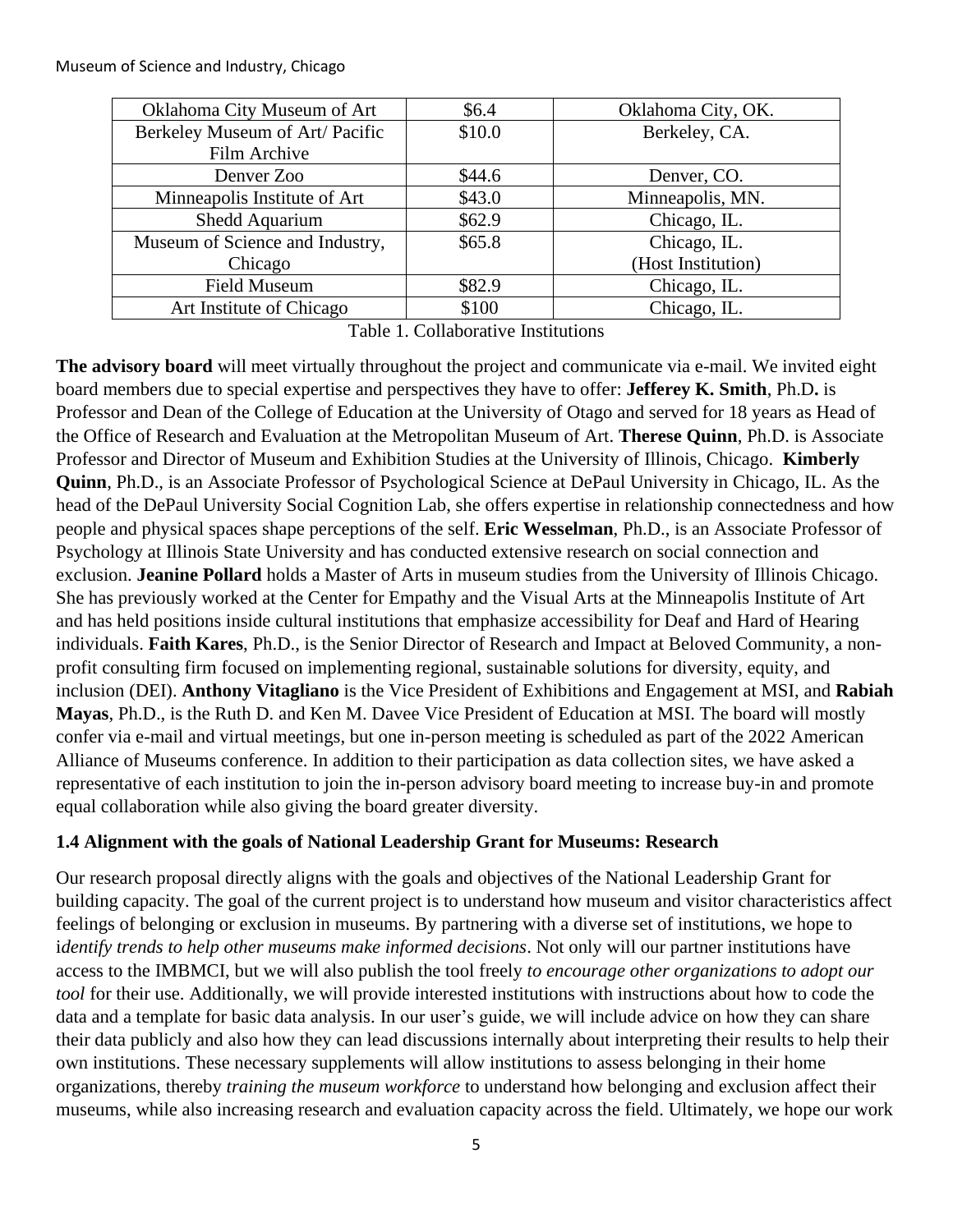leads to *policy changes and clarifies the need for inter-museum and community partnerships to address access barriers to programs and information at cultural institutions.*

As a research study, our project falls in the project category of **Data and Evaluation**. *Data collection* for our study will take place in museums across the country to *demonstrate the impact of belonging and exclusion in museums on people and communities.* Through surveys that will be implemented across institutions and cognitive interviews with guests representing groups of various racial and ethnic identities, we will be using *quantitative and qualitative methodologies to assess the needs of guests* around their feelings of belonging and exclusion. Survey and analysis tools are also being created to be as easy to use as possible, thereby encouraging *scale-up and replications* by other museums. Our broad collaboration and open sharing of tools and data will support *building the capacity of the museum sector* to understand guests' sense of belonging and will aid institutions in understanding how their museum affects that sense of belonging*.* Finally, our advisory board consists of a diverse group of museum professionals and university faculty to facilitate *partnerships between the museum field and higher education to further efforts to understand museum practice and its impacts.*

The project supports the goal of the National Leadership Grants for Museums program to address critical needs in the field and advance practice to serve the American public by providing a tool practitioners and designers can use to make their museums more inclusive and relevant to a rapidly diversifying American community.

#### **Project Work Plan**

#### **2.1 Specific project activities as numbered on Schedule of Completion**

**Survey data collection**. In Chicago and nearby areas, each partner institution has been offered the choice for our staff to collect data at their institution or for us to train their staff to do so. When we are on-site, our two intern research assistants will collect survey data under the supervision of the Researcher/Project Manager with a goal of 150 surveys per site (except 400 surveys for our comparison group of *non*-museum attending guests) for a total of about 1,900 surveys. Guests will be recruited within each institution as they approach the doors in preparation to leave. This is a strategy that worked well with us in a previous study (see *Project Maturity* for more information). Control group guests will be recruited through other non-museum community organizations, a technique that has worked in other museum studies of infrequent museum guests (Dawson, 2014). All sites outside of Chicago will be trained via virtual conferences in how to collect their own data (a small stipend is offered to them to offset staff costs they may incur). In our experience, the larger institutions should reach N=150 in just a few days, while the smaller institutions may take a month or two. All raw data will be returned to MSI for processing. Survey data with children will take place at MSI through recruitment of families with children on the museum floor and recruitment of teachers as they contact our Group Center to plan a field trip.

**Survey analysis.** Survey data will be analyzed through descriptive statistics and with relationships and comparisons analyzed using techniques mostly from the General Linear Model (GLM) and Rasch modeling. For example, ANOVAs will be run with survey item scores as the dependent variable and institutions as the independent variable. Survey data will be analyzed at the item and the factor (means) level. ANCOVAs or regressions will be applied when looking for relationships with controlling variables such as gender, age, race, prior museum experience, etc. There is considerable debate in the statistical world about how to handle Likertstyle survey data since it is designed to be interval in nature (which is an assumption of GLM and most of the popularly used statistical models) but often not interpreted that way by guests. For example, the difference between "Strongly Disagree" and "Disagree" can vary between guests. By running the survey data through the Rasch Rating Scale Model, Likert data can be transformed into an interval scale using logits (Royal, Ellis,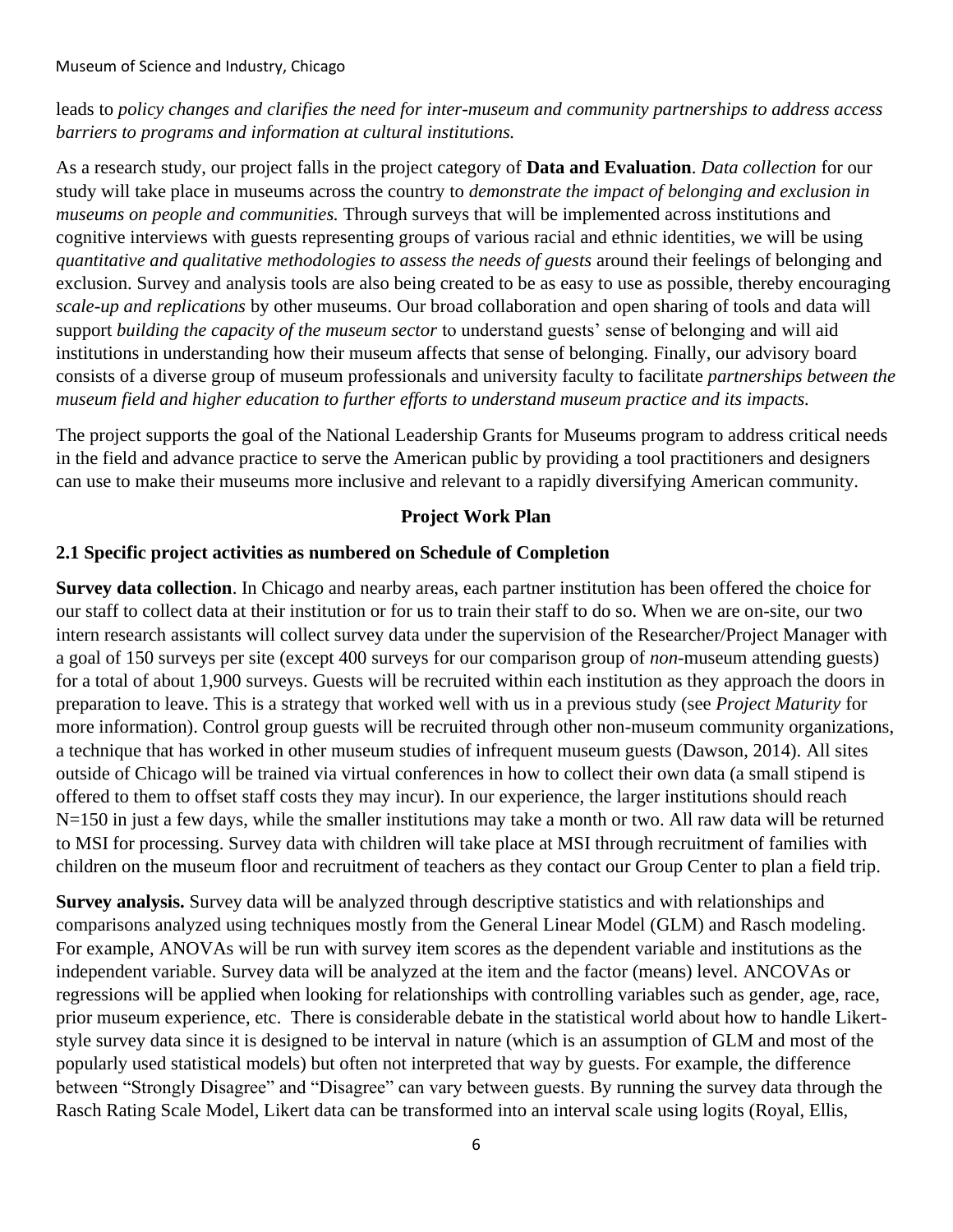Ensslen & Homan, 2010). Logits, or log-odds units, are the natural log of an odds ratio of a person's likelihood to agree with an item and the difficulty of an item to be agreed with (Ludlow & Haley, 1995). Those transformed variables, now truly interval in nature, can then be run through more commonly used GLM tests.

In this, and all of our analysis, we will treat racial and ethnic groups as distinct and will not collapse them into large categories such as "white" and "nonwhite". Collapsing racial categories creates issues for statistical analysis (it forces multiple-race responses into one) and for equity (it centers whiteness and perpetuates *othering*) (Mahiri, 2017; Teranishi, Nguyen, Alcantar & Curammeng, 2020). This is one reason why we recruited so many institutions. With a sample size around 1,900, we should have enough participants in most groups to do individual analysis for the more common racial and ethnic categories.

**Cognitive Interviews and Analysis**. For the cross-cultural validation, interviews  $(N = 40)$  will happen on-site at MSI. Cognitive interviews are an important method for improving the reliability and validity of surveys used in education research (Desimone & Le Floch, 2004). They help researchers learn more about how the survey is being interpreted. One method includes reading a sample of questions from the survey to the guests and having them answer aloud (Willis, 1999). The interviewer then probes for deeper reasoning. For example, to follow up with the survey question about feeling included by other guests, we may ask "Can you give an example of when you felt left out of a situation by another guest?" or "Can you compare this experience to another one you have had in life outside of the museum?". The analysis looks to see whether the guests interpreted the questions in the manner intended and whether there are systemic trends between those of different cultural backgrounds.

All research will be under the supervision of and approved by the Museum's Institutional Review Board.

#### **2.2 Project maturity level**

In 2016-2017, MSI ran a multi-institutional study of similar design to measure guest emotions related to awe as they left various museums (Price, 2019; Price, Greenslit, Segovia, Harris, Quinn, & Krogh-Jespersen, submitted). Lessons learned, along with relationships built during it, have informed the design of this project.

Our interest in this topic began while researching the issue of social exclusion in museums. Our exhibits team expressed the desire to design experiences that make everyone feel like they belong. In Fall 2019, we conducted interviews with experts and a thorough review of the museum, educational and psychological literature around belongingness to define our construct and model. A pilot survey was assembled the following Winter, and then we conducted two rounds of pilot testing. The first was online with recent guests of the museum in the Summer of 2020 and the second on-site at the museum in Fall 2020.

The goal of the first-round pilot testing was to test questions from two scales from the literature and a third scale of our own making. After the first round of testing, we edited the first two scales by removing items that were redundant and creating more strongly worded items when the original items showed ceiling effects. Additionally, we conducted an exploratory factor analysis (EFA) on our newly created Contextual Belonging Scale to ensure that we measured a single latent construct. The results of the EFA suggested there were two factors instead of one. Based on factor loadings, we refer to the two factors as *equity* and *agency*. With only a small number of items loading on the agency factor and given its importance in the belonging literature and the expert interviews, we designed two new agency items and included them in the second round of pilot testing.

The second round showed the new items working well. A confirmatory factor analysis (CFA) of the Contextual Belonging Scale confirmed the same two factors: equity and agency. Also, descriptives showed differences between racial/ethnic groups (ex: guests who identify as Black or African American reported lower levels, on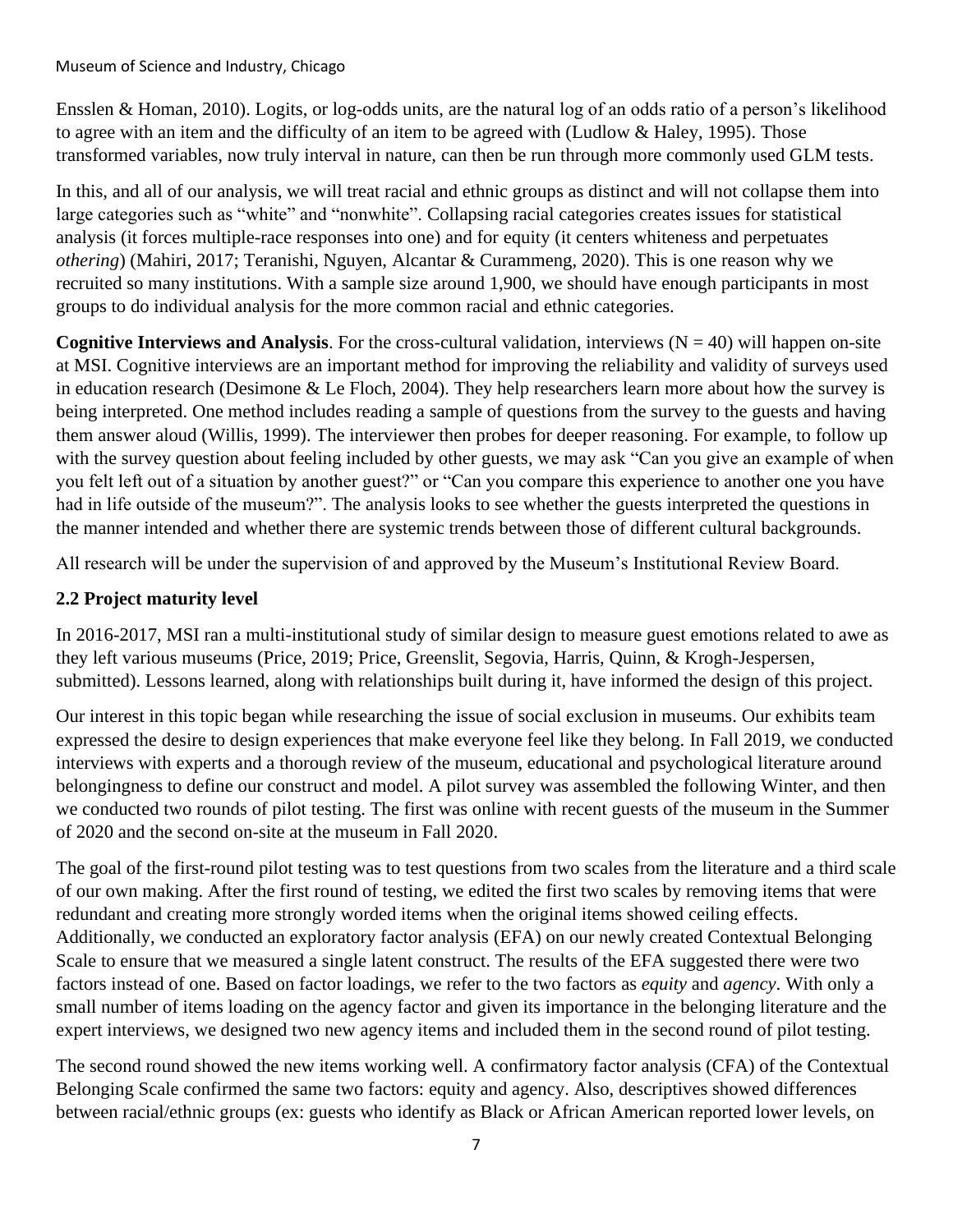average, of place attachment and slightly lower levels of contextual belonging). Guests also reported higher levels of belonging related to the museum *space* but lower levels regarding *other guests* – which was an unexpected finding we will dig deep into with this proposed study. There were also differences in guests' overall contextual belonging, with guests feeling higher levels of equity than of agency.

#### **2.3 Project planning and management.**

Project Director C. Aaron Price, Ph.D., will supervise and be ultimately responsible for the project's execution. He is the Director of the Research and Evaluation Department at MSI, which consists of five researchers and evaluators who measure the impact the museum on guests and the community. He has significant federal grant management experience as the PI or Co-PI of six awards from the National Science Foundation. The Researcher and Project Manager for the project will be Lauren Applebaum, Ph.D., who is a Senior Evaluator on the team. Both have 12-month appointments at MSI, so do not need supportive funding. Two interns will be hired.

**A detailed Schedule of Completion is attached as a supplementary document.** The project will begin in the Fall of 2021 with the hiring of the interns. Data collection for the first research question will occur at the various partner institutions in the Fall and Winter of 2021-2022. An advisory board meeting will be held in the Spring of 2022 to discuss results and progress. The Summer of 2022 will be dedicated to the cross-cultural validation study data collection. Analysis of that data will occur in Fall 2022 along with planning of the final study with pre- and adolescent children. Data collection with them will occur in Winter 2022-2023. Spring and Summer 2023 will be dedicated to preparing reports, research publications and all final products. This is a general timeline, in reality many of these stages will overlap (ex: we will likely be writing the literature review and methodology sections of our research papers while data collection is underway).

The following describe our specific responsibilities, which are aligned with specific activity numbers (ex: A1, etc.) in our Schedule of Completion. Dr. Applebaum will facilitate data collection for our survey instrument at all collaboration sites, with the two interns' support (**A1, A2**). Survey data collection at non-Chicago-based institutions will be conducted by the respective institutions but coordinated by Dr. Applebaum (**A3**)**.** Recruitment and survey data collection of our control group will be completed by Dr. Applebaum and the interns (**A4**). Cognitive interviews of MSI guests will be administered by Dr. Applebaum, Dr. Price and supported by other members of the MSI Research and Evaluation team as needed (**A5**). Dr. Price and Dr. Applebaum will draft a pilot survey for pre-adolescent and adolescent children (**A6**)**.** Survey data collection (**A7**), cleaning, analysis **(A8,A10**)**,** and cognitive interview analysis will be conducted by Dr. Applebaum, who will mentor the interns in the process (A9). All manuscripts, including conference submissions, will be developed in collaboration with any partners who wish to participate. Research papers will be prepared by Dr. Price and Dr. Applebaum, with the interns' support (**A12-A14**).

Dr. Applebaum and the interns will complete the coding manual and analysis template (with Dr. Price's help). Dr. Price and Dr. Applebaum will co-lead the effort to inform the museum community of the tools we have tested and refined (**A15**). As professional development opportunities for the interns, each will help present results at a professional museum conference. The advisory board will meet **(A11)** at a midpoint, shortly after the institutional survey data collection has been mostly completed (so we can look at early results) and before the cross-cultural validation project and development of the child survey.

**Time, financial, and personnel resources needed.** The proposed period of this project is September 2021 to August 2023. This project requests \$175,751 in support to achieve proposed outcomes. The majority of this request will fund support for the partner institutions (\$31,000), advisory board stipends (\$16,000), hiring of two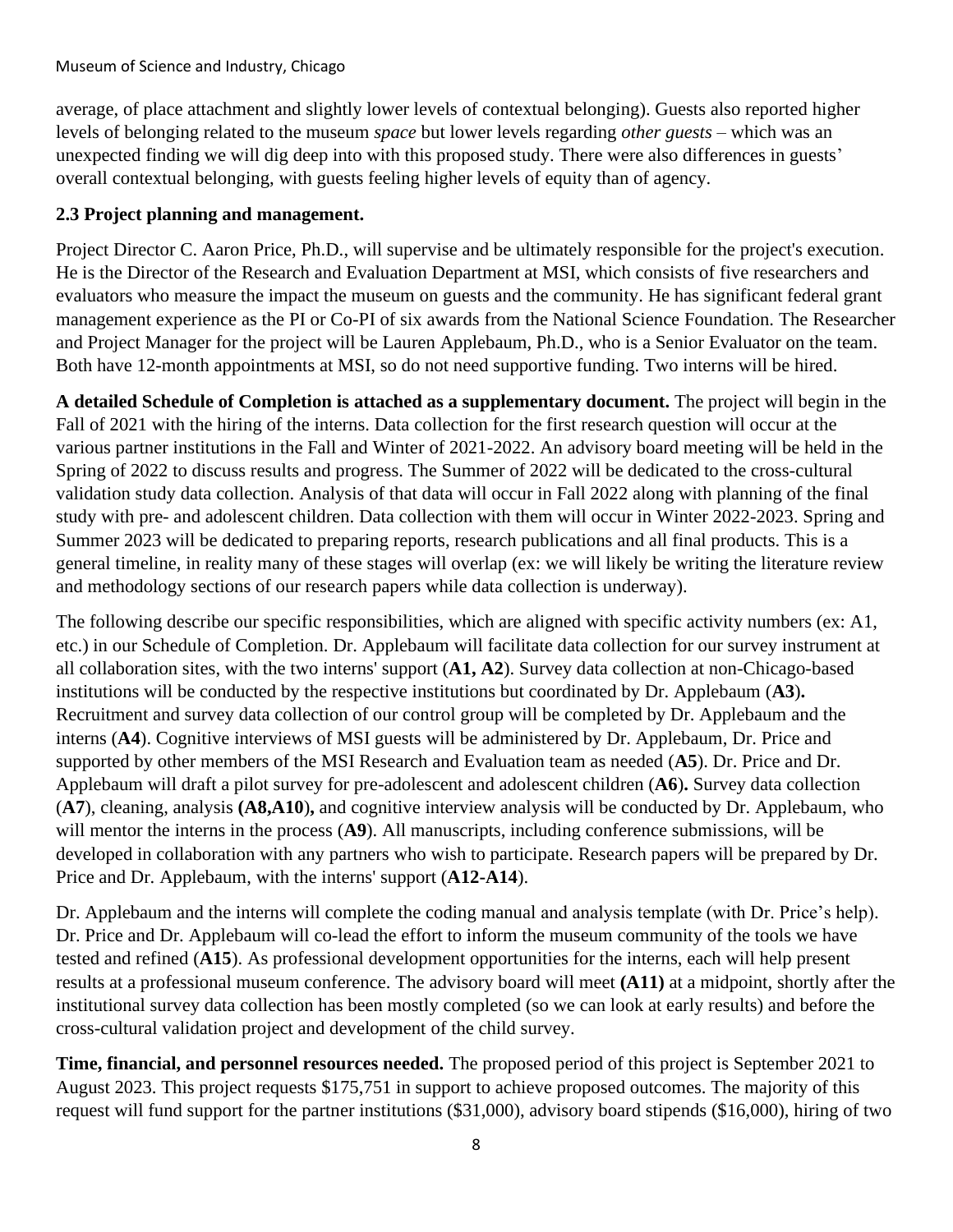part-time research assistants (\$33,062) and incentives for guests to participate (\$17,650). We request \$16,335 for travel for Dr. Price, Dr. Applebaum, and Interns to travel to the American Alliance of Museums to present work and \$5,801 for statistical software and transcription services.

#### **2.4 Ensuring Diverse Perspectives and End User Engagement**

All Museums are potential end-users of the insights and recommendations generated from this project. By involving museums of different types, sizes and geographic areas as stakeholders, we hope our findings and products will be generalizable and relevant. We also have advisory members working in academia, non-science cultural institutions (ex: an organization supporting the deaf community) and non-profits supporting institutional diversity and equity (ex: Beloved Community). Our data will be released via the Open Science Framework (osf.io) to support transparency around our findings and allow anyone to analyze the data in their own way. Our final survey and User's Guide will be released under a Creative Commons Attribution-ShareAlike 4.0 International license, and our research papers will be published in peer-reviewed journals (such as Curator, Visitor Studies or Museums and Social Issues) but under an open-access license.

#### **2.5 Known project risks**

Collecting data at such a wide variety of field sites is always a challenge. Coordination with staff, different leadership and project planning styles, audience attendance patterns and even weather can be an issue if collecting data outdoors. Also, collecting data at smaller museums can take patience since their attendance can be lower. But we have done this before with our awe study, so have learned many of these lessons. Finally, the COVID-19 pandemic's impact on museum operations and attendance in late 2021 and 2022 is unknown. We built flexibility into our timeline and can postpone data collection until as late as Fall 2022, if needed.

#### **2.6 Tracking progress & Sharing results**

MSI will track progress on data collection through the analytics provided by our survey software (Question Pro). Partner sites will be encouraged to distribute the surveys via a QR code that guests can load on their phones (with printed copies available upon request). We will monitor data collection in real-time. We also will have periodic check-ins with partner sites to get updates on the number of printed surveys being collected. Throughout the entire study, quarterly updates will be shared with the advisory board. Since data is being collected indoors, we are flexible as to what times of year we can collect data. So if we need to delay (due to COVID-19 or other reasons), we have plenty of flexibility in our schedule.

We will share research results via presentations at museum conferences and journal articles with open-source licenses. The final instrument and user guide will be published on MSI's website and the informalscience.org repository. We will also host a workshop showing how to use the instrument at a local meeting of the Chicago Cultural Organizations Research Network, an affinity group of practitioners and academics who do evaluation work in cultural institutions around Chicago. The workshop will be recorded and placed online.

#### **Project Results**

#### **3.1 Intended results**

For the first study, our hypothesis is that we will find differences in the types of belonging audiences report. For example, we expect to find guests relate to the physical space differently between museums with large, grand architecture and ones with more intimate architecture. We also think the intersection of demographics and context will matter. For example, students at DePaul University may feel they fit in more at their university's art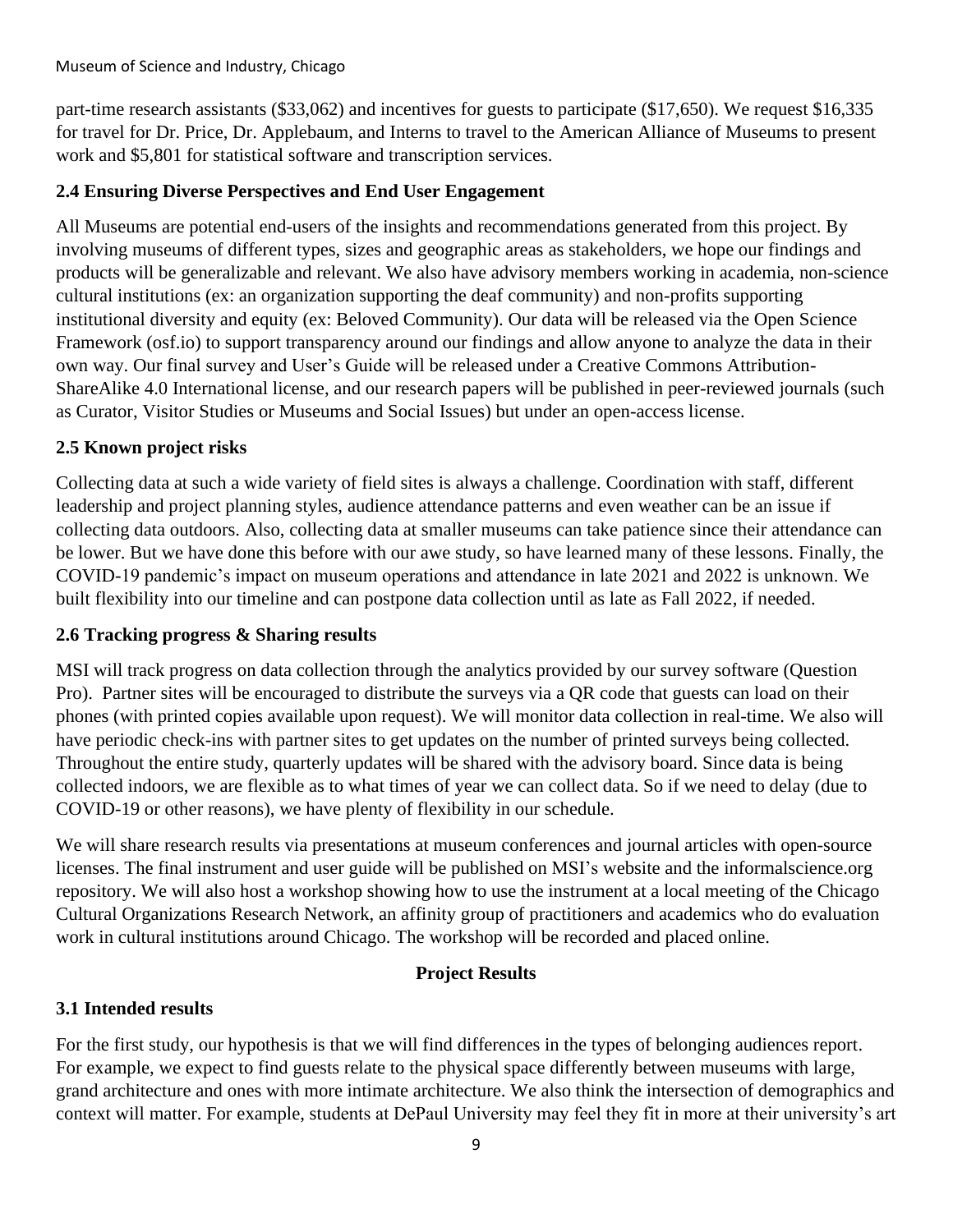museum since it is organizationally and physically a part of the space in which they live. For the second study, we also expect to find differences according to race and ethnic identity. *In our pilot data at MSI, we already found that those who identify as Black/African American report slightly lower levels of overall belonging than other races.* Our cognitive interviews will hopefully shed light on why. We also expect to find differences in guests attending our cultural museums such as the National Museum of Mexican Art. Finally, we are unsure about how older children will respond to the survey. These are topics pre-adolescents and adolescents continuously consider – *Who am I?* and *Is this my group*? But they likely have not thought about it as formally. We are fascinated with how they will respond. We believe there will be interesting distinctions between their responses and with adults (also between children attending with school groups vs. families.)

#### **3.2 Anticipated change in knowledge, skills, and behavior of the intended audience**

Museums and cultural institutions that use this tool will learn much more about their audience. This includes, but is not limited to, how their audience feels when they are visiting the institution and how attached they are to it. The tool provides detailed information as well, not just overall numbers. For example, it will tell the institution how the audience feels about the physical space and the other guests. It will also educate institutions about *why* the audience feels that way. All of this information can help museums become more responsive and relevant to their communities. There could be impacts on marketing, architectural and space design, exhibition content, educational programming, hiring and much more. And the ease of use of the instrument will help build experience in research and evaluation for institutions that cannot afford their own teams.

#### **3.3 Potential barriers to adoption of new practices**

There will be tension around issues such as these. However, they are actually signs of growth. In a process evaluation of the development of a culturally responsive mathematics exhibit, Garibay (2017) found that tension in the process is required for people to let go of past assumptions and is a sign of deepening cultural competence. Some staff may not be ready for the results they see as they could challenge longstanding assumptions about who their audience is. For example, our pilot data result showing a diverse definition of "community" among our guests created some much-needed soul searching within some staff members who had not even considered that different meanings of "community" were possible.

#### **3.4 Measurement of project success**

The most important measurement is that institutions using it find it informative and that it drives positive institutional change. We will measure that directly through a survey and reach-outs to those who download the instrument, beginning about a year after it is placed online. Another indirect measure of success will be through the adoption of the instrument, which we can measure via downloads of the instrument documentation. A second indirect measure includes the publications of papers in peer-reviewed journals and conferences that show we followed scientific best practices from the field. Additional indirect measures include attendance at conference talks on the subject, citations and possible new avenues of research uncovered by the findings.

#### **3.5 Sustaining the Benefits**

The main products (the survey instrument, research papers and data) will all be released to the public domain, meaning anyone can use and build on them as needed and in perpetuity. The User's Guide should make it accessible to smaller institutions that do not have specialized research and evaluation staff. If our impacts come to fruition, then the result of a more representative and relevant museum community will be a transformational change leading to a more equitable and impactful museum community.